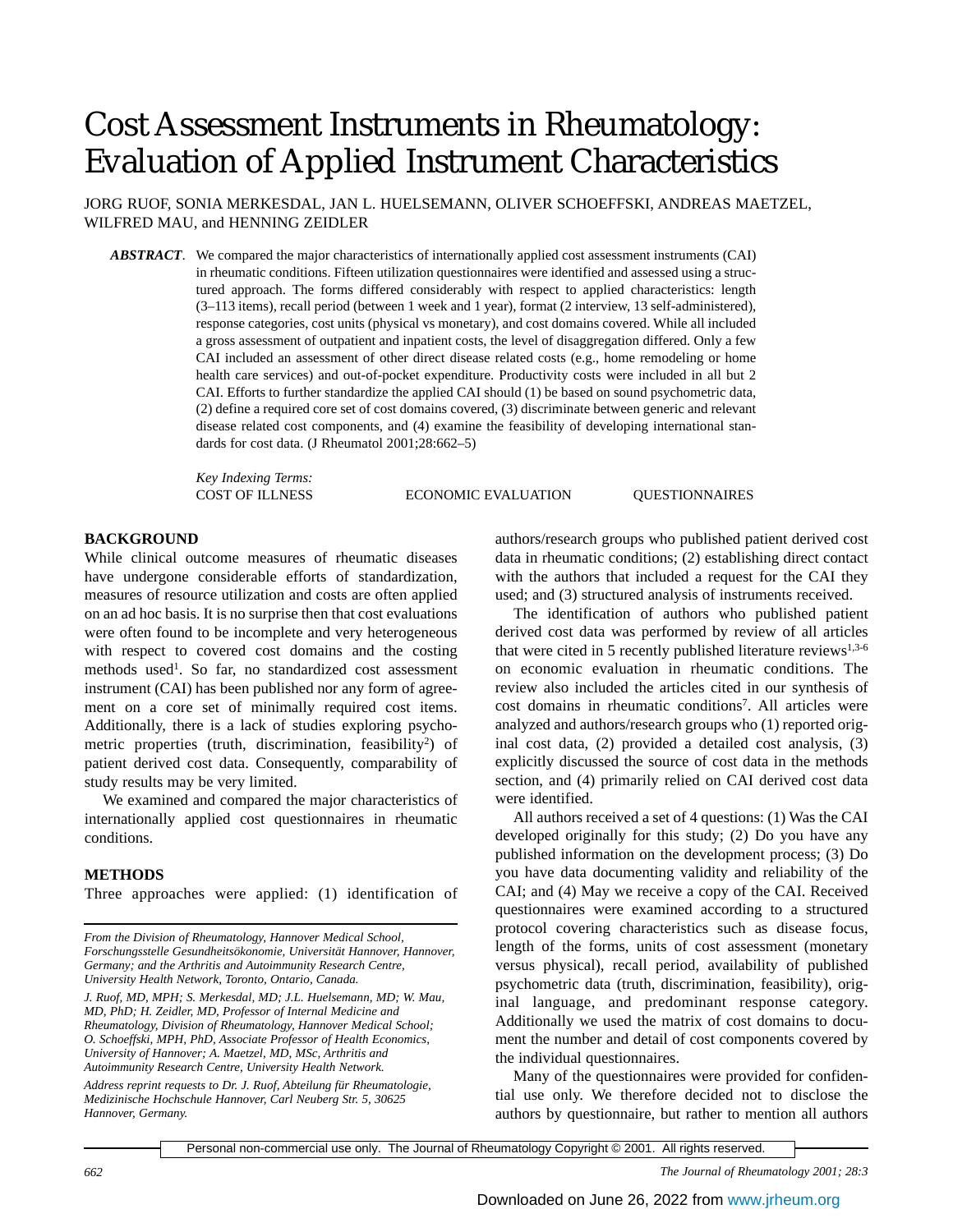who provided a questionnaire in the Acknowledgment. Moreover, only CAI of authors who agreed with this approach were included in the results section of this article.

### **RESULTS**

Through review of the literature 26 articles that met the criteria outlined in the Methods section were identified. Eighteen authors covering all the identified articles were contacted. Seven authors did not respond [6 university groups/authors and one from a contract research organization; the university authors were located in rheumatology divisions (3 authors), orthopedic divisions (1 author), department of family and preventive medicine (1 author), and department of physical therapy (1 author)]. One of the nonresponding authors has published detailed costing studies. However, several attempts to reach him by either phone or mail did not succeed. CAI were obtained from 11 authors/research groups (see Acknowledgment). Four authors provided more than one CAI.

A total of 15 CAI were subject to review. Table 1 summarizes the major characteristics of the 15 questionnaires. Published data related to psychometric properties of the forms were available for only 2 CAI8,9. However, 2 other groups are currently working on such data. Table 2 displays the cost domains covered by the individual CAI. While all of them included a gross assessment of outpatient and inpatient costs, the level of disaggregation differed considerably. Additionally, only a small number of CAI included a comprehensive assessment of other direct disease related costs, i.e., costs incurred for items such as home remodeling or home health care services and out-of-pocket expenditure. Productivity costs were included in all but 2 CAI. However, opportunity costs and lost wages were covered only by a minority of the reviewed instruments.

## **DISCUSSION**

Standardization of cost assessment in rheumatic conditions is a major concern of the OMERACT task force on economic evaluation<sup>10</sup>. An important obstacle in this context is the usage of a great variety of objective (e.g., hospital data or the Medicare data base) and subjective (patient derived) cost data sources, which limits the comparability of study results<sup>1</sup>. While objective data sources are tied to the highly specific features of each health care system and to the char-

*Table 1.* Major characteristics of the received cost/utilization questionnaires (Due to confidentiality of some questionnaires all questionnaires are only cited with anonymous numbers).

| <b>Questionnaire Number</b>                                                    |                                                     |                                                     |                                                     |                                                     |                                                     |                                                           |                                                     |                                                     |                                                     |                                                     |                                   |                                                     |                              |             |                     |
|--------------------------------------------------------------------------------|-----------------------------------------------------|-----------------------------------------------------|-----------------------------------------------------|-----------------------------------------------------|-----------------------------------------------------|-----------------------------------------------------------|-----------------------------------------------------|-----------------------------------------------------|-----------------------------------------------------|-----------------------------------------------------|-----------------------------------|-----------------------------------------------------|------------------------------|-------------|---------------------|
| Disease focus                                                                  | RA                                                  | 2<br>RA                                             | 3<br>Variable                                       | 4<br>RA                                             | 5<br><b>SLE</b>                                     | 6<br>Variable                                             | 7<br><b>LBP</b>                                     | 8<br>RA                                             | 9<br>RA                                             | 10<br>RA                                            | 11<br>RA &<br><b>OA</b>           | 12<br>RA                                            | #13<br>AS                    | #14<br>AS   | 15<br>Variable      |
| Total items*<br>Self-administered<br>format                                    | 32<br>$+$                                           | 113<br>$\overline{\phantom{0}}$                     | 65<br>$+$                                           | 69<br>$+$                                           | 15<br>$^{+}$                                        | N/A<br>$+$                                                | 73<br>$\overline{\phantom{0}}$                      | 11<br>$+$                                           | 23<br>$+$                                           | 24<br>$+$                                           | 30<br>$+$                         | 30<br>$+$                                           | 12<br>$+$                    | 5<br>$+$    | 3<br>$+$            |
| Direct costs units<br>Productivity costs units<br>Predominant recall<br>period | $m\&p$<br>$\mathbf{p}$<br>Variable 1 year           | $m\&p$<br>p                                         | p<br>p                                              | m&p<br>p                                            | p<br>$m\&p$                                         | m&p<br>$m$ &p<br>1 year Variable 6 month 6 month Variable | p<br>n/a                                            | $m\&p$<br>n/a                                       | p<br>p                                              | m&p<br>m&p<br>Variable Variable Variable            | m&p<br>$m\&p$                     | m&p<br>p<br>1 year Variable 1 year 1 week 6 mo      | m&p<br>m                     | m&p<br>p    | p<br>n/a            |
| Psychometric data<br>available                                                 |                                                     |                                                     |                                                     |                                                     | $(+)$                                               |                                                           | $+$                                                 |                                                     |                                                     |                                                     |                                   |                                                     | $^{(+)}$                     | $(+)$       | $^{(+)}$            |
| Population/language                                                            | Aust-<br>ralian                                     | <b>US</b>                                           | Ger-<br>man                                         | Ger-<br>man                                         | US/<br>UK/<br>Cana-<br>dian                         | US                                                        | Cana-<br>dian                                       | Cana-<br>dian                                       | US/<br>Cana-<br>dian                                | Cana-<br>dian                                       | <b>US</b>                         | Dutch                                               |                              | Dutch Dutch | US                  |
| Predominant response<br>category                                               | Item<br>lists/<br>free<br>space/<br>Yes-no<br>items | Item<br>lists/<br>free<br>space/<br>Yes-no<br>items | Item<br>lists/<br>free<br>space/<br>Yes-no<br>items | Item<br>lists/<br>free<br>space/<br>Yes-no<br>items | Item<br>lists/<br>free<br>space/<br>Yes-no<br>items | Item<br>lists/<br>Likert<br>scales                        | Item<br>lists/<br>free<br>space/<br>Yes-no<br>items | Item<br>lists/<br>free<br>space/<br>Yes-no<br>items | Item<br>lists/<br>free<br>space/<br>Yes-no<br>items | Item<br>lists/<br>free<br>space/<br>Yes-no<br>items | Yes-no<br>items/<br>Free<br>space | Item<br>lists/<br>free<br>space/<br>Yes-no<br>items | Yes-<br>no/<br>Free<br>space | Free        | Free<br>space space |

N/A: not applicable.

#Both instruments are designed to be used together: 13 is a more comprehensive baseline questionnaire and 14 is a followup diary.

\*the numeration provided by the authors was used; questionnaires 2-4 covered more than pure socioeconomic questions.

m: monetary units; p: physical units; RA: rheumatoid arthritis; SLE: systemic lupus erythematosus; AS: ankylosing spondylitis; LBP: low back pain; OA: osteoarthritis.

Personal non-commercial use only. The Journal of Rheumatology Copyright © 2001. All rights reserved.

*Ruof, et al: Cost assessment instruments 663*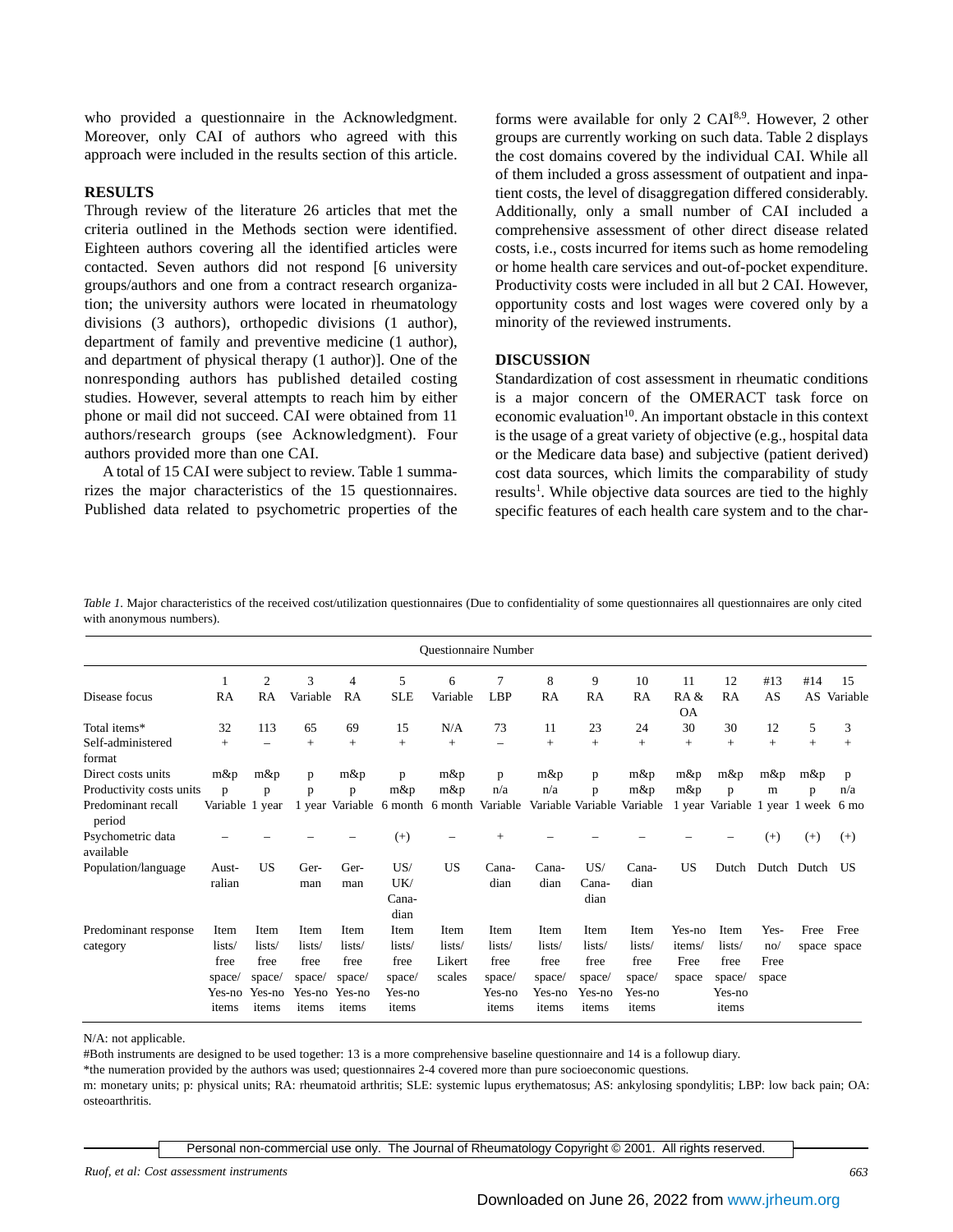| <i>Table 2.</i> Cost domains included in the various questionnaires. Listed cost domains are derived from Reference 3. |  |  |  |
|------------------------------------------------------------------------------------------------------------------------|--|--|--|
|------------------------------------------------------------------------------------------------------------------------|--|--|--|

| Questionnaire Number                             |                          |                          |           |                          |                          |                          |                          |                          |                          |                          |                          |                |                          |           |                          |
|--------------------------------------------------|--------------------------|--------------------------|-----------|--------------------------|--------------------------|--------------------------|--------------------------|--------------------------|--------------------------|--------------------------|--------------------------|----------------|--------------------------|-----------|--------------------------|
|                                                  | 1                        | $\overline{c}$           | 3         | $\overline{4}$           | 5                        | 6                        | 7                        | 8                        | 9                        | 10                       | 11                       | 12             | 13                       | 14        | 15                       |
| 1 Health care costs (direct)                     |                          |                          |           |                          |                          |                          |                          |                          |                          |                          |                          |                |                          |           |                          |
| Outpatient costs                                 | $+$                      | $^{+}$                   | $+$       | $+$                      | $+$                      | $\! +$                   | $+$                      | $^{+}$                   | $+$                      | $^{+}$                   | $+$                      | $+$            | $+$                      | $\ddot{}$ | $\! +$                   |
| Visits to physicians                             | $+$                      | $+$                      | $+$       | $+$                      | $+$                      | $+$                      | $+$                      | $+$                      | $+$                      | $\ddot{}$                | $+$                      | $+$            | $+$                      | $+$       | $+$                      |
| Outpatient surgery                               | $(+)$                    | $+$                      | $(+)$     | $(+)$                    | $+$                      | $(+)$                    | $(+)$                    | $\overline{\phantom{0}}$ | $(+)$                    | $\overline{\phantom{0}}$ | $\overline{a}$           | $(+)$          | $\overline{a}$           |           | $\overline{\phantom{0}}$ |
| Emergency room visits                            | $\overline{\phantom{0}}$ | $\overline{\phantom{0}}$ |           | $\overline{a}$           | $+$                      | $\overline{\phantom{0}}$ | $+$                      | $+$                      | $(+)$                    |                          |                          | $\overline{a}$ |                          |           | $+$                      |
| Non physician service<br>utilization             | $+$                      | $+$                      | $+$       | $+$                      | $+$                      | $+$                      | $+$                      | $\overline{\phantom{0}}$ | $+$                      |                          |                          | $+$            | $+$                      |           |                          |
| Medication                                       | $+$                      | $+$                      | $+$       | $+$                      | $+$                      | $+$                      | $+$                      | $\overline{\phantom{0}}$ |                          | $\ddot{}$                |                          |                | $+$                      | $\ddot{}$ |                          |
| Diagnostic/therapeutic<br>procedures and tests   | $+$                      | $+$                      |           | $\overline{\phantom{0}}$ | $\ddot{}$                | $+$                      | $+$                      | $+$                      | $+$                      | $+$                      |                          |                | $+$                      |           |                          |
| Devices and aids                                 | $+$                      | $\overline{\phantom{0}}$ |           | $^{+}$                   | $+$                      | $\overline{\phantom{0}}$ | $+$                      | $\qquad \qquad -$        | $+$                      | $+$                      | $+$                      | $+$            | $+$                      |           |                          |
| Inpatient costs                                  | $+$                      | $+$                      | $+$       | $+$                      | $+$                      | $+$                      | $+$                      | $+$                      | $+$                      | $+$                      | $+$                      | $+$            | $+$                      | $\ddot{}$ | $^{+}$                   |
| Acute hospital facilities<br>(without surgery)   | $+$                      | $+$                      | $(+)$     | $(+)$                    | $+$                      | $+$                      | $+$                      | $+$                      | $(+)$                    | $\ddot{}$                | $\overline{\phantom{0}}$ | $+$            |                          |           |                          |
| Acute hospital facilities<br>(surgery)           | $(+)$                    | $+$                      | $(+)$     | $(+)$                    | $^{+}$                   | $^{+}$                   | $(+)$                    | $\qquad \qquad -$        | $(+)$                    |                          |                          | $^{+}$         |                          |           |                          |
| Non acute hospital facilities                    | $(+)$                    | $+$                      | $\ddot{}$ | $+$                      | $\ddot{}$                | $+$                      | $(+)$                    | $+$                      |                          | $\ddot{}$                |                          | $+$            | $+$                      |           |                          |
| 2 Other disease related costs (direct)           |                          |                          |           |                          |                          |                          |                          |                          |                          |                          |                          |                |                          |           |                          |
| Transportation                                   | $+$                      |                          |           | $(+)$                    | $^{+}$                   |                          |                          | $^{+}$                   |                          | $+$                      | $+$                      |                | $^{+}$                   |           |                          |
| Home health care services                        | $+$                      |                          |           |                          | $+$                      |                          |                          |                          |                          | $\overline{\phantom{0}}$ | $\ddot{}$                |                | $+$                      | $\ddot{}$ |                          |
| Home remodeling                                  | $+$                      | $\overline{\phantom{0}}$ |           | $\overline{\phantom{0}}$ | $\overline{\phantom{0}}$ |                          | $\overline{\phantom{0}}$ | $\overline{\phantom{0}}$ | $\overline{\phantom{0}}$ | $^{+}$                   | $+$                      | $+$            | $\overline{\phantom{0}}$ |           |                          |
| Medical equipment                                | $+$                      | $\qquad \qquad -$        |           |                          |                          |                          | $\overline{\phantom{0}}$ | $+$                      | $\overline{\phantom{0}}$ | $+$                      | $\overline{\phantom{0}}$ | $+$            |                          |           |                          |
| Non medical practitioner,<br>alternative therapy | $\ddot{}$                | $+$                      | $+$       | $+$                      | $+$                      |                          | $+$                      |                          | $\ddot{}$                |                          |                          | $+$            | $+$                      |           |                          |
| 3 Productivity costs                             |                          |                          |           |                          |                          |                          |                          |                          |                          |                          |                          |                |                          |           |                          |
| Loss of productivity in<br>employed patients     | $+$                      | $+$                      | $+$       | $+$                      | $\ddot{}$                | $+$                      |                          | $^{+}$                   | $+$                      | $^{+}$                   | $+$                      | $+$            | $+$                      |           |                          |
| Opportunity costs                                |                          | $+$                      | $^{+}$    | $+$                      | $+$                      |                          |                          |                          | $+$                      | $^{+}$                   |                          | $+$            |                          |           |                          |
| Lost wages                                       |                          | $\overline{\phantom{0}}$ | $(+)$     | $\overline{\phantom{0}}$ | $+$                      |                          |                          |                          |                          |                          |                          | $+$            |                          |           |                          |
| Out of pocket*                                   |                          |                          |           |                          |                          |                          |                          |                          |                          |                          |                          |                |                          |           |                          |
| Out-of-pocket expenses                           | $(+)$                    | $^{+}$                   |           | $\ddot{}$                |                          |                          |                          | $^{+}$                   |                          | $^{+}$                   | $^{+}$                   | $^{+}$         |                          |           |                          |
| Data related to health<br>insurance              | $+$                      | $\ddot{}$                |           |                          |                          |                          |                          |                          |                          |                          | $\ddot{}$                | $+$            |                          |           |                          |

+/–: cost domain covered/not covered.

(+): cost domain covered but not explicitly mentioned.

\*May overlap with costs listed under 1-3.

acteristics of the data source provider, patient derived measures may provide an opportunity to further standardize cost assessment. However, our review revealed that currently a variety of cost/utilization questionnaires is used internationally, and most of them differ considerably with respect to major questionnaire characteristics.

While reviewing and analyzing the various CAI we identified 4 areas that may be useful to consider when discussing further standardization of cost assessment in rheumatic conditions:

(1) So far, there is only very limited information on psychometric properties (i.e., truth, discrimination, and feasibility  $-$  as suggested by the OMERACT filter<sup>2</sup>) of presently used CAI. After comparing patient diaries and provider records one author concluded that the developed CAI is a sufficiently valid source of health care utilization data in low back pain<sup>8</sup>. Clarke, et al<sup>9</sup> reported an overall agreement of  $> 90\%$  of patient self-reports with (1) the Montreal General Hospital database that records all hospitalizations within the institution, and (2) the Quebec Ministry of Health data on all physician billings and reimbursements for prescription medications. However, unpublished data of 2 other questionnaires (Table 1, CAI No. 13 and 15) indicate differences between patient utilization reports and provider records. Further research is needed to identify those areas where patients' reports provide more valid and accurate utilization information and those where provider data are needed.

(2) A core set of cost domains that should be included in each clinical trial and/or observational study should be

Personal non-commercial use only. The Journal of Rheumatology Copyright © 2001. All rights reserved.